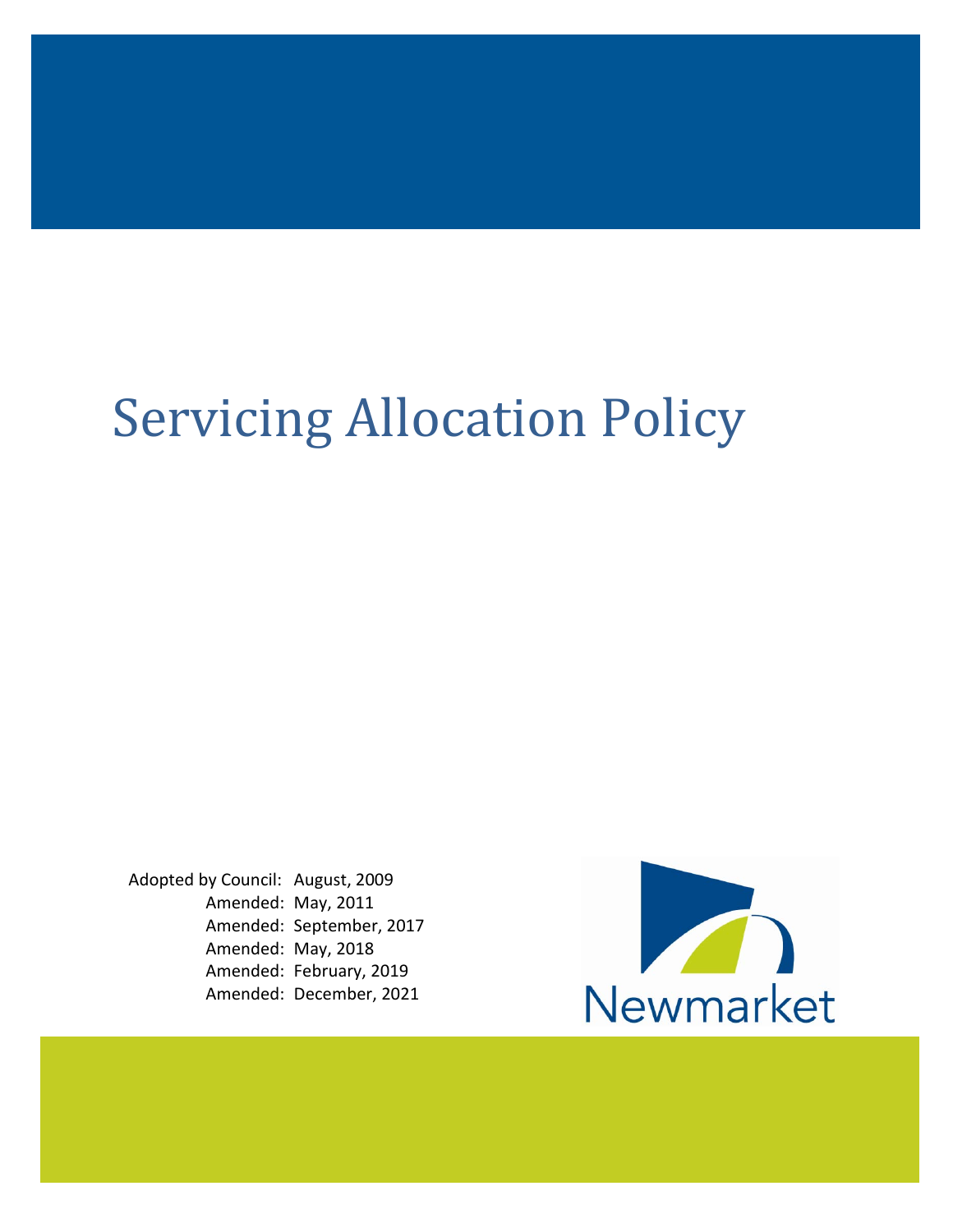

TOWN OF NEWMARKET 395 Mulock Drive www.newmarket.ca P.O. Box 328 planning@newmarket.ca Newmarket, ON L3Y 4X7 905.895.5193

## **1.0 Prioritization of Servicing Allocation**

It is the policy of the Council of the Town of Newmarket that, upon York Region making available servicing capacity for allocation by the Town, the Town shall evaluate development applications in accordance with the following criteria:

a) Applications within the Urban Centres Secondary Plan area as shown on Schedule "1", Study Area to the Town of Newmarket Urban Centres Secondary Plan shall be considered first for the allocation of servicing capacity.

Where there are multiple applications within the Urban Centres, applications will be prioritized based on points awarded to the application using the following metrics:

| <b>Metric</b>                                                                                                                                                                                                                                                                                                                                                                                            | <b>Available</b><br><b>Points</b> |
|----------------------------------------------------------------------------------------------------------------------------------------------------------------------------------------------------------------------------------------------------------------------------------------------------------------------------------------------------------------------------------------------------------|-----------------------------------|
| Applications that participate in the Region's Sustainable Development through                                                                                                                                                                                                                                                                                                                            | 3                                 |
| LEED® Incentive Program (LEED). (minimum requirement of 4 storeys).                                                                                                                                                                                                                                                                                                                                      |                                   |
| Applications that do not require an amendment to the Urban Centres                                                                                                                                                                                                                                                                                                                                       | 3                                 |
| Secondary Plan.                                                                                                                                                                                                                                                                                                                                                                                          |                                   |
| Applications that include a meaningful number of affordable housing units, to<br>the satisfaction of Council, that will contribute to meeting the Urban Centres<br>Secondary Plan's affordable housing policies <sup>1</sup> . Respective legal agreement(s)<br>shall be required to be executed detailing occupant eligibility, affordability rates<br>and secured duration periods, among other items. | 3                                 |
| Applications that do not require an amendment to the Urban Centres Zoning<br>By-law. Note: Not applicable until the UC ZBL is in force and effect.                                                                                                                                                                                                                                                       | $\overline{2}$                    |
| Applications that participate in the joint Region and Town Inflow and Infiltration<br><b>Reduction Program</b>                                                                                                                                                                                                                                                                                           | $\overline{2}$                    |
| Applications that include a conveyance of lands to the Town to implement the<br>future public street network, as per Schedule 5 of the Urban Centres<br>Secondary Plan.                                                                                                                                                                                                                                  | 2                                 |
| Applications that are located in the Provincial Urban Growth Centre.                                                                                                                                                                                                                                                                                                                                     | 1                                 |
| Applications that are located in the portion of the Newmarket GO Station                                                                                                                                                                                                                                                                                                                                 |                                   |
| Mobility Hub Study area that falls within the Urban Centres Secondary Plan                                                                                                                                                                                                                                                                                                                               |                                   |
| area.                                                                                                                                                                                                                                                                                                                                                                                                    |                                   |
| <b>Total Available Points</b>                                                                                                                                                                                                                                                                                                                                                                            | 17                                |
| (15 until the UC ZBL is in force and effect)                                                                                                                                                                                                                                                                                                                                                             |                                   |

<span id="page-1-0"></span> $1$  For reference, Section 6.4.3 i) of the Urban Centres Secondary Plan states that a minimum of 35% of new housing units in the *Provincial Urban Growth Centre* and a minimum of 25% of new housing units elsewhere in the Urban Centres shall be affordable to *low and moderate income households* (italicized terms are defined in the Urban Centres Secondary Plan).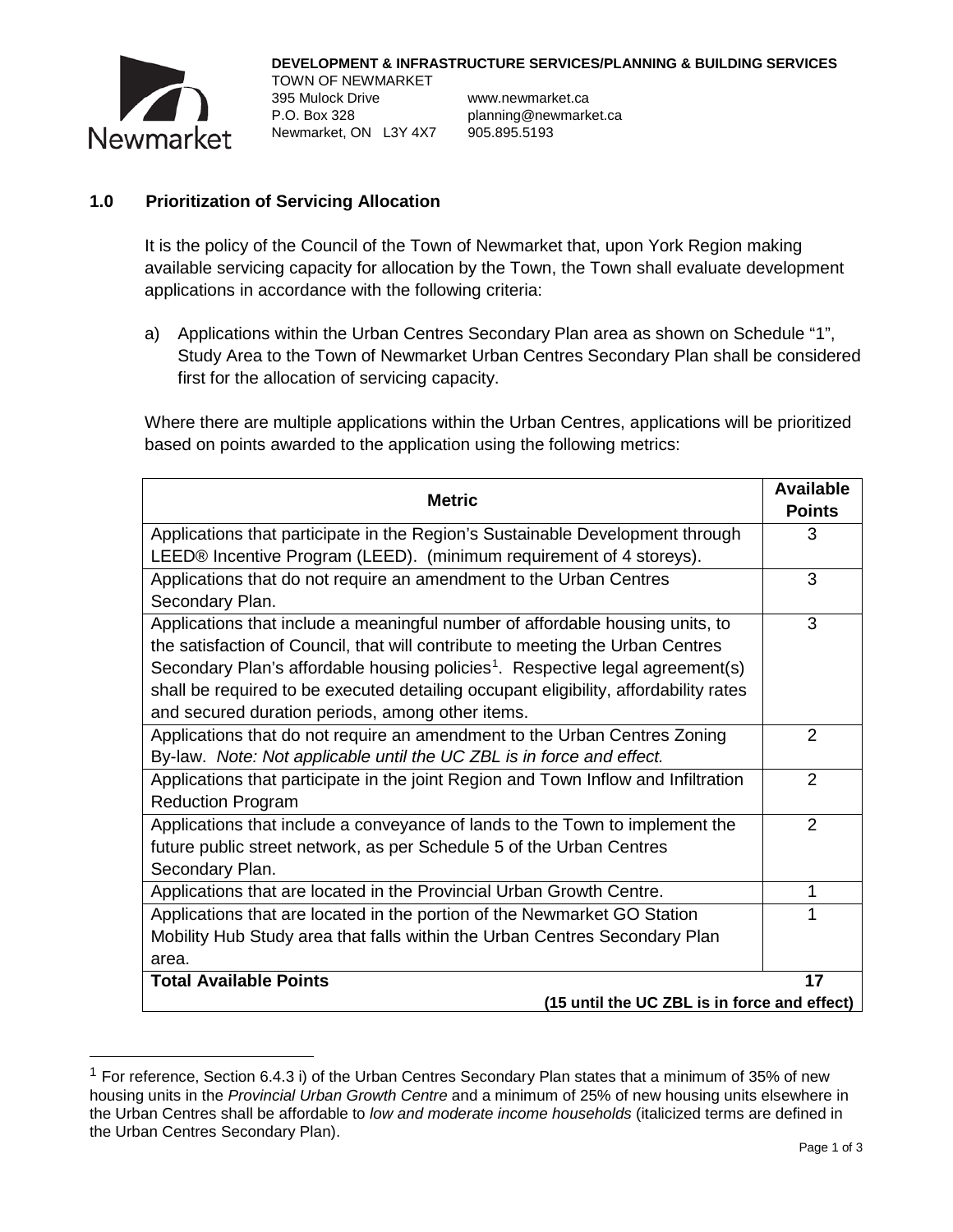Applications will be assessed using the above metrics and servicing allocation shall be given to the application having the highest point total. Where there are multiple applications within the Urban Centres Secondary Plan area that have the same point total, an analysis shall be undertaken by the Town to assess the objectives of the Official Plan, Urban Centres Secondary Plan, and/or any other Town, Regional or Provincial goals that may be supported.

- b) After consideration has been given to applications within the Urban Centres Secondary Plan area, consideration shall then be given to providing allocation to those applications in the Historic Downtown Centre as shown on Schedule "A", Land Use Plan to the Town of Newmarket Official Plan. Where there are multiple applications within the Historic Downtown Centre that together exceed the available allocation, an analysis shall be undertaken by the Town to assess the objectives of the Official Plan and/or any other Town, Regional or Provincial goals that may be supported.
- c) After consideration has been given to applications within the Historic Downtown Centre, consideration shall then be given to providing allocation to those applications in the Residential Areas as shown on Schedule "A", Land Use Plan to the Town of Newmarket Official Plan. Where there are multiple applications within the Residential Areas that together exceed the available allocation, priority will be given to applications that satisfy one or more of the following criteria, to the satisfaction of Council:
	- 1. A meaningful number of affordable housing units are provided, that will contribute to meeting the Official Plan's affordable housing policies<sup>[2](#page-2-0)</sup>. Respective legal agreement(s) shall be required to be executed detailing occupant eligibility, affordability rates and secured duration periods, among other items; and/or
	- 2. Participate in the joint Region and Town Inflow and Infiltration Reduction Program; and/or
	- 3. Facilitate the completion of a community.

## **2.0 Severance Reserve**

A reserve shall be created by the Town to providing servicing allocation for new residential lots created through the Severance process under Section 53 of the *Planning Act.* This reserve shall be capped at 20 people per year and may not carry over into subsequent years.

## **3.0 Participation in York Region's Sustainable Development Incentive Programs**

- a) In order to maximize servicing, all eligible proposals for residential developments up to and including 3 storeys in height are required to participate in York Region's Servicing Incentive Program (SIP).
- b) In order to maximize servicing, all proposals for residential developments of 4 storeys or higher are encouraged to participate in York Region's Sustainable Development through LEED® Incentive Program (LEED).

<span id="page-2-0"></span> $2$  For reference, Section 3.10.2.1 of the Official Plan states that a minimum of 25 % of new housing development outside the Urban Centres Secondary Plan will be affordable to low and moderate income households.